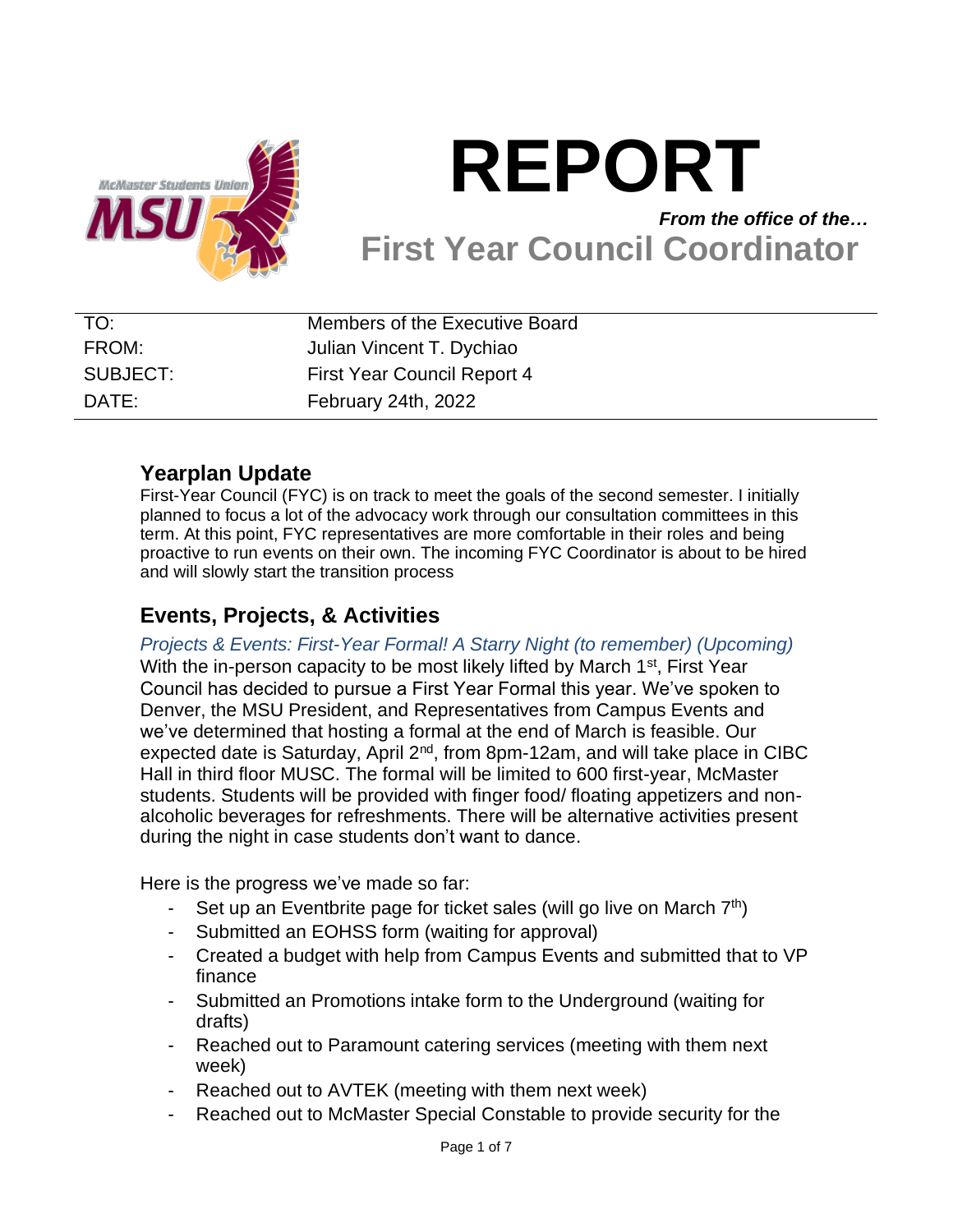event (waiting on a price point but they mentioned that they are happy to provide security!)

- Reached out to EFRT, SWHAT, Red Frogs (for hydration station)
- Reached out to external companies to find a DJ, photographer, photo booth, karaoke station, decorations/interior design ( we are waiting for quotes on these services)

#### *Projects & Events: Back to Mac Giveaways (Complete)*

First Year Council's Back to Mac Giveaways will be our first event of the semester. This is mostly a social engagement activity where students will have the opportunity to participate in daily contests/challenges and win prizes. The challenges and respective prizes for each day is as follows:

- 1. Monday: Announcing TikTok contest with the theme of favorite memories on campus. The winners of this contest will win an Ipad Mini to be announced on Friday
- 2. Tuesday: Campus Store giftcard giveaway contest
- 3. Wednesday: Campus Photo contest (or snowman building contest weather permitting) and the winner will receive a personalized campus store sweater
- 4. Thursday: Uber eats gift card giveaway conteste
- 5. Friday: Announcing winners to TikTok contest and social night

The social night on Friday had a lower turn out than expected. However, it completely slipped our mind that there was a chemistry midterm the next day. We learned to schedule events around midterms or give first-years a lot of notice on when events will be held.

The prizes for the social media contests have been ordered. PO orders have been sent to Accounts Payable.

#### *Projects & Events: Consultation Committees (Ongoing)*

First Year Council Consultation committees are making a lot of progress. The student life consultation committee will be meeting with campus partners this week to discuss the Residence Life Budget. In addition, other FYC members will be having a discussion this week with Housing and Conference Services regarding the effectiveness of Archway in residence communities and how the program can be modified in future years to improve student engagement. Finally, FYC members are interested in making a website that encompasses all the information prospective first-years need to know before, during, and after living in residence.

#### *Projects & Events: First Year Website (Ongoing)*

One of the initiatives that our chair, Halle, was very passionate about since the beginning of her term was making a website that centralizes all the information first-years need to have to succeed before, during, and after first-year. Before the spring break, FYC met with Archway, and folks from the student success centre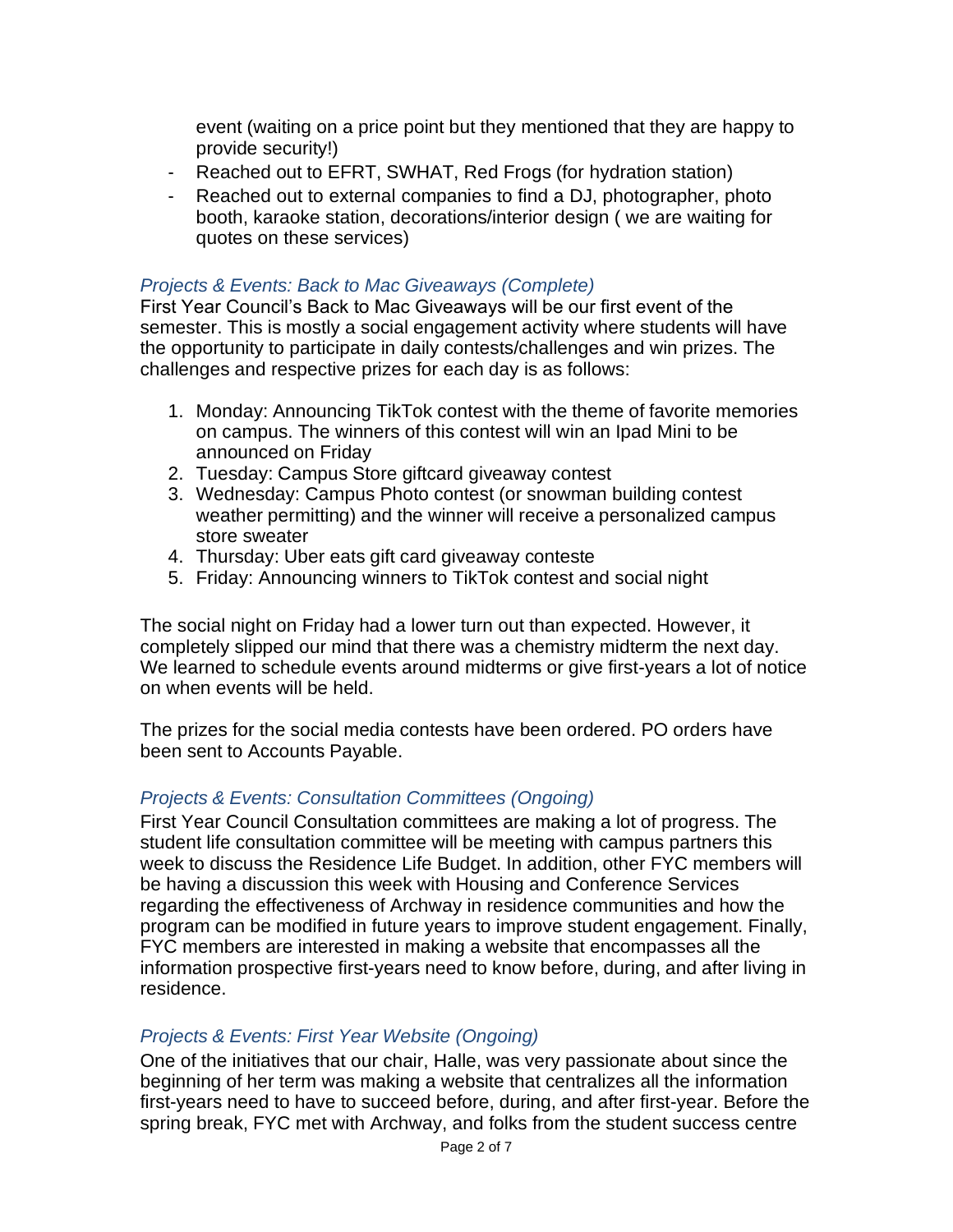to discuss how we can get started on this website. Currently, we are comprising a list of what kind of information should be stored in the website and then move on to start developing the site.

#### *Projects & Events: Hospitality Consultation Committee (Ongoing)*

The Hospitality CC met with Cathy Tatsis from Hospitality Services to discuss ways to make hospitality hours of operation move convenient for first-year schedules. One of the concerns we've been hearing is that not a lot of places are open on weekends and units that offer vegetarian and vegan options like Chopped Leaf close too early during the week. We are finding ways to modify the hours of operations and extend hours during midterm and exam season

#### *Projects & Events: Housing and Student Life (Ongoing)*

The Housing and Student Life CC met with Chris Eley from Housing and Conference Services to discuss the residence life budget. Here, FYC representatives had the incredible opportunity to recommend changes on the pricing of various residence room types based on the feedback and concerns we received through discussions with other first years. We are currently working on a project to increase the number of videos and images of certain residences and room types on the website so that prospective students have a better idea on how they're potential residence room would look like. Currently, there is a lack of representative videos/images of residence room types, leaving incoming students to feel underprepared when moving into residences.

#### *Projects & Events: Student Code of Rights and Responsibilities Consultation Committee (Ongoing)*

The Student Code CC met with Michelle Treleaven before the March break to discuss how first-years can be more aware of the Student Code of Rights and Responsibilities. We are working on a project where students can complete a mini course shell on Avenue.

#### *Projects & Events: Collaboration with Archway for Health and Wellness (Okanagan Application Grant) (Upcoming- Submission on Feb 28th)*

The Health and Wellness CC has finally found a campus partner! After having initial meetings with Sean Beaudette from Archway, we realized that it would be a great opportunity for FYC to collaborate with Archway in various aspects, one being to start the Health and Wellness consultation committee. One of Archway's key pillars is to promote health and well-being within the first year population. There are 3 main projects within Health and Wellness that FYC is extremely passionate about:

- Providing a FREE headspace subscription for future first-years: Headspace is a guided meditation app that we think would benefit firstyears in the future. We are applying for a \$5000 grant from the Okanagan Special Project Funding program. We have started reaching out to Headspace and are also looking for other ways to make this happen should the grant not be successful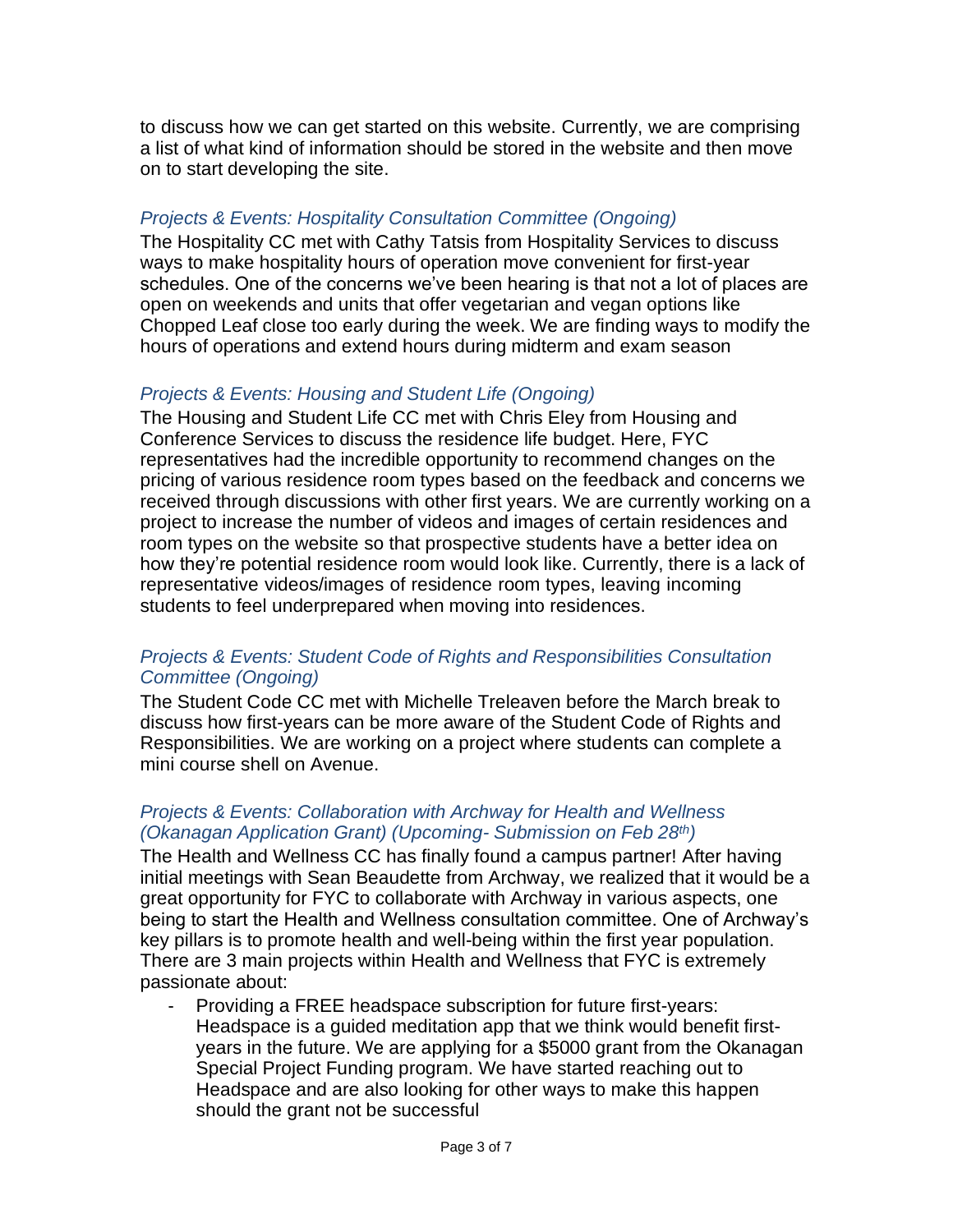- Making Seasonal Affective Disorder (SAD) lights available in residences: We are currently collaborating with Archway and Residence Life to apply for the \$5000 grant from the Okanagan Special Project Funding program. We think that this project has a strong potential especially with two main bodies and will reap so many benefits for prospective first-year students living in residence
- Therapy Dogs

*Projects & Events: Second Year Specializations with Archway (Upcoming)* FYC is collaborating with Archway and the Student Success Centre to host an event that informs first-year students on second-year specializations.

*Projects & Events: First Year Representative Assembly (Ongoing)* Vice Chair External hosted the First Year Representative Assembly (FYRA) before the break.

# **Outreach & Promotions**

#### *Summary*

FYC has been steadily increasing our social media followers. We recently created a TikTok account which we expect to have a high engagement. We've posted our 73 Questions videos. We will continue to use our Instagram live features to promote our events and initiatives.

# **Finances**

#### *Budget Summary*

In the past few weeks and this week, PTM has been using the budget for volunteer appreciation and purchasing the prizes for our Giveaway events next week. A big portion of our annual campaigns budget line will be going towards the formal. I am looking to have a meeting with the VP Finance to approve of the formal budget.

| <b>ACCOUNT</b><br><b>CODE</b> | <b>ITEM</b>                | <b>BUDGET/</b><br><b>COST</b> |
|-------------------------------|----------------------------|-------------------------------|
| ex: 5003-                     |                            |                               |
| 0101                          | <b>Masking Tape</b>        | 5.00                          |
|                               | <b>TOTAL SPENT IN LINE</b> | 95                            |
|                               | <b>REMAINING IN LINE</b>   | 20                            |
|                               |                            |                               |
|                               |                            |                               |
|                               | <b>TOTAL SPENT IN LINE</b> |                               |
|                               | <b>REMAINING IN LINE</b>   |                               |
|                               |                            |                               |
|                               |                            |                               |
|                               | <b>TOTAL SPENT IN LINE</b> |                               |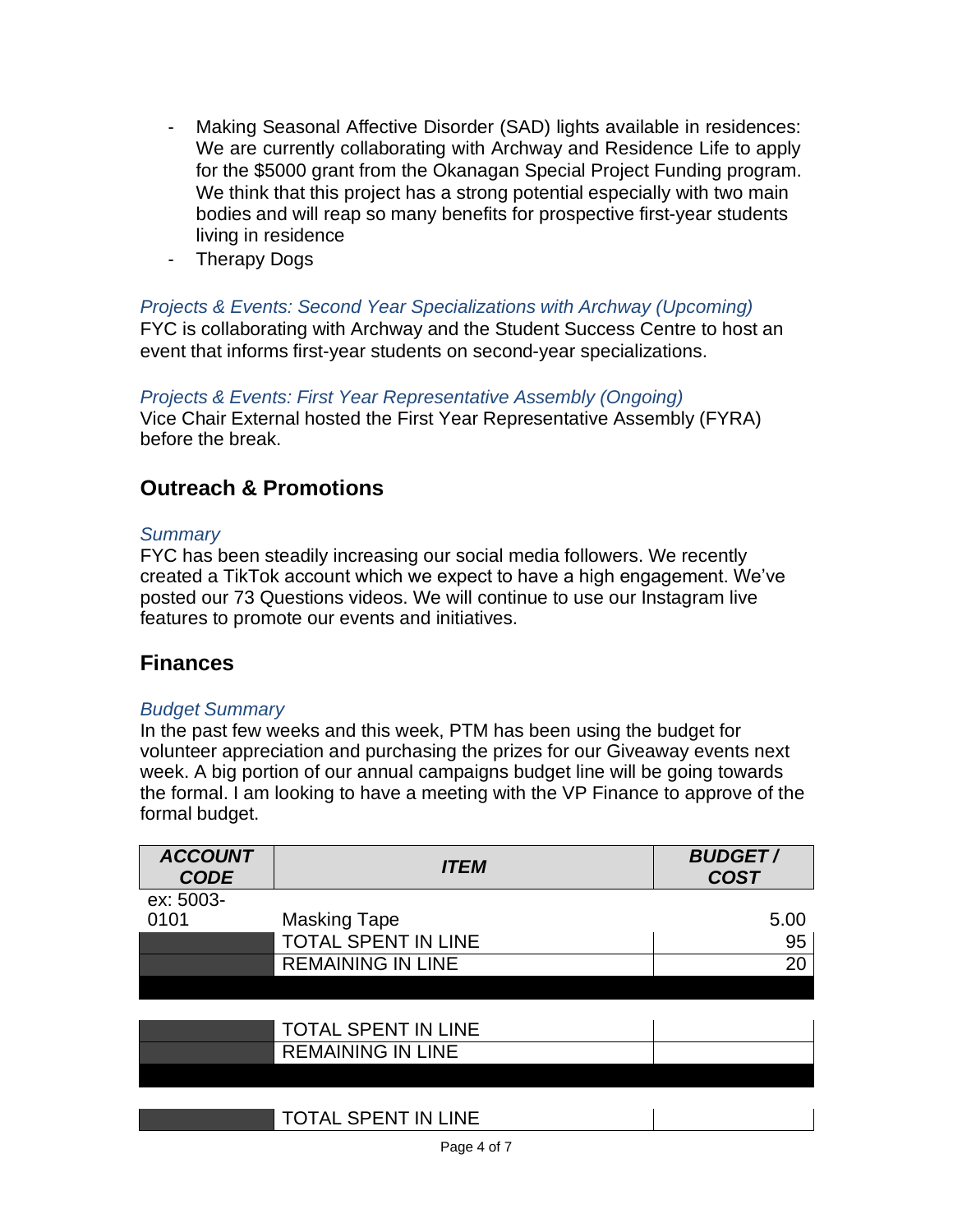# REMAINING IN LINE TOTAL SPENT IN LINE REMAINING IN LINE *TOTALS* **TOTAL BUDGETED DISCRETIONARY SPENDING TOTAL ACTUAL DISCRETIONARY SPENDING REMAINING DISCRETIONARY SPENDING**